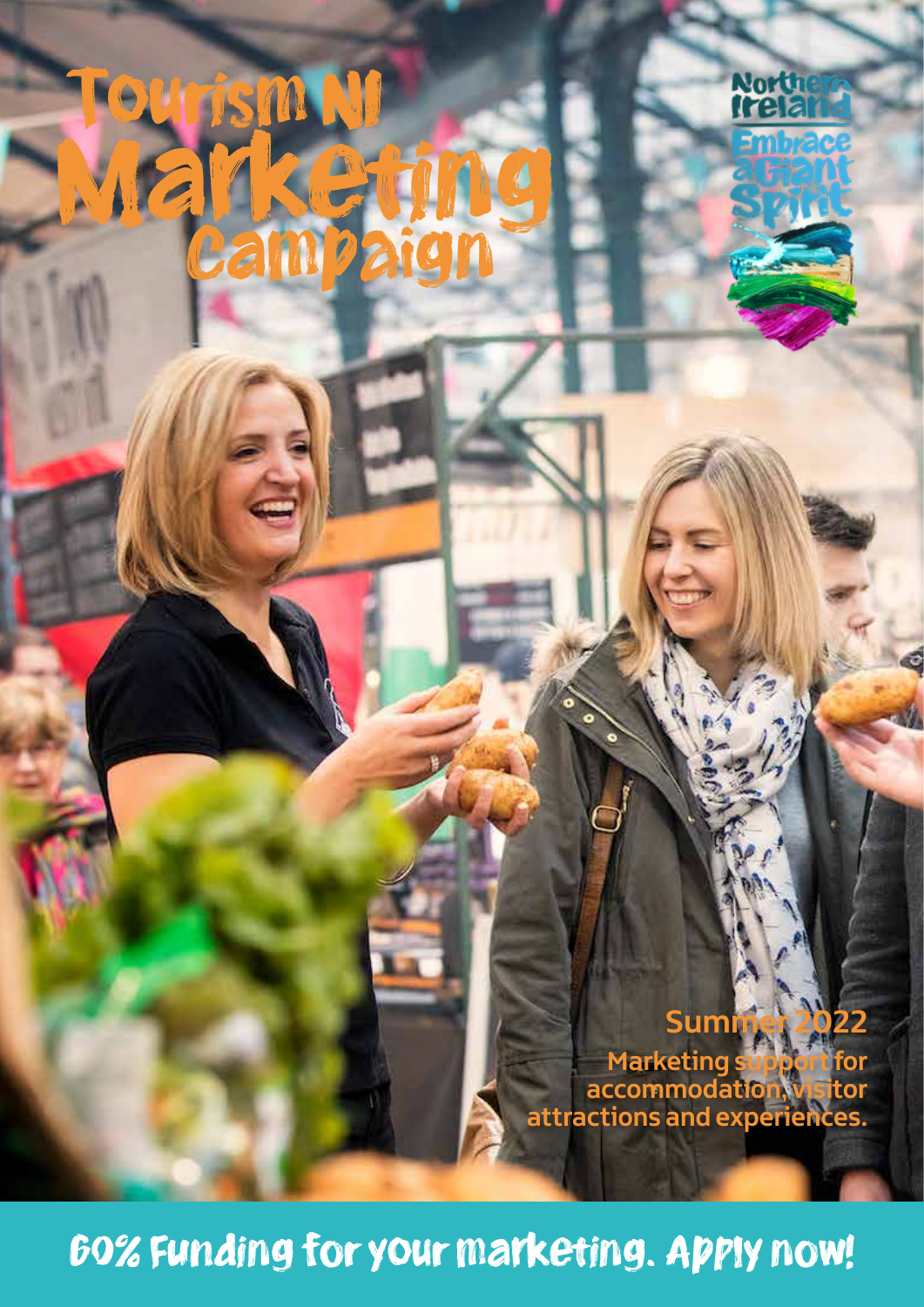## Helping promote r tourism business.

#### Tourism Northern Ireland is providing industry support to help with the marketing of tourism businesses.

It will deliver a range of digital and other advertising. The Northern Ireland Hotels Federation will assist the industry in supporting this activity and securing direct business.

The TNI campaign will run from 24th June for six weeks but the industry component will remain open until September.

#### Campaign Timetable

The closing date for entries is 24th June 2022. The campaign will start on 24th June and will run through to 4th September 2022. All advertising must be completed by 4th September. There will be no themed weeks for this particular campaign.

#### Changes from the last campaign

- Funding support will be at 60%.
- Maximum £5,000 funding per entrant.
- Short-term promotional costs only with a maximum of 20% spend on production or admin.



#### Embrace a Giant Spirit

The Marketing Campaign will feature the new tourism brand for Northern Ireland. 'Northern Ireland – Embrace a Giant Spirit' will communicate a high quality experience to visitors that is recognisable as a distinctively Northern Ireland experience.

All participants in the campaign are encouraged to use this branding wherever possible.

## Co-operative Marketing Fund

- Hotels, guesthouses, B&Bs, guest accommodation, self-catering and visitor attractions graded by Tourism NI. Some visitor experiences will also be eligible. **Who**
- Marketing fund that is available to support your own marketing activity across a broad range of media channels. **What**
- You pay for advertising and claim back 60% from the fund. Cost

The Co-operative Marketing Fund is designed to support your own advertising or PR in the Republic of Ireland and Northern Ireland. If your planned activity meets the criteria, the fund will cover 60% of your costs up to a maximum total payment of £5,000 per industry provider.

Those who wish to avail of this fund should note that:

- Activity and spend must happen between set dates as set out in the letter of offer you will receive.
- You can use any media or PR channel as long as it is clearly aimed at ROI or NI leisure consumers. Promotion of weddings or meetings is not allowed.
- You must use a tracking code in your advertising where possible.
- You should use the Embrace a Giant Spirit branding where possible.
- You must commit to spend at least £500 up front to take part. 60% of this can be claimed back.
- You must only spend on short-term promotion and limit production or admin costs to 20% of your total spend.

Important Note: Only apply for what you can spend (ex-VAT). If you don't spend your allocation, other people lose out.

Complete the online form now at nihf.co.uk. The closing date is Friday 24th June.

Closing date for applications is 24th June 2022. See nihf.co.uk for more details. Need help or advice? Just call us on 028 9077 6635.

### Who can lke part?

All hotels, guesthouses, guest accommodation, self-catering, B&Bs and visitor attractions graded by Tourism Northern Ireland. To support the new Embrace a Giant Spirit brand, the scheme is also open to experiences that are recognisable as a distinctively Northern Ireland experience.